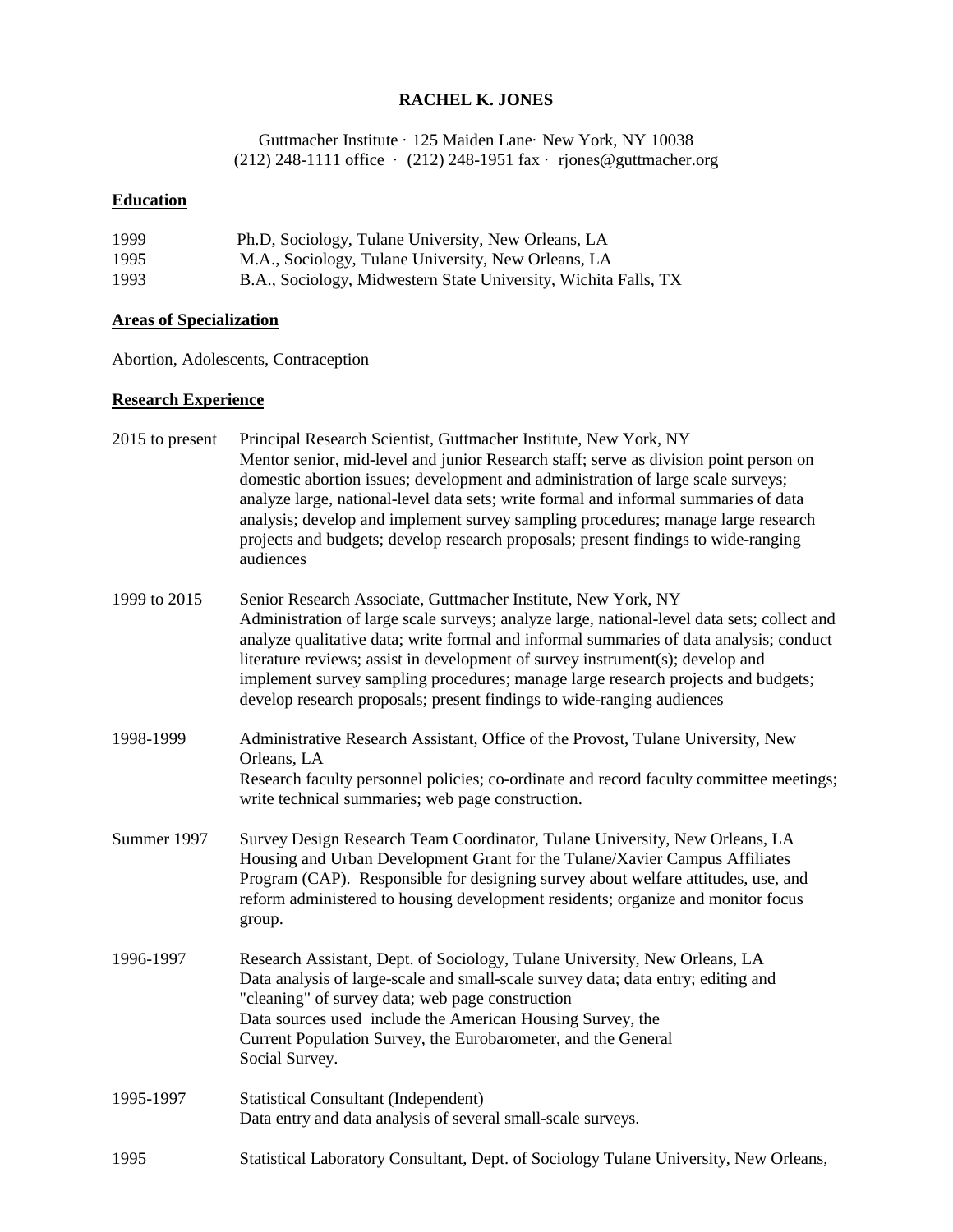|      | Assist students with SPSS programming, data analysis, and hardware problems.   |
|------|--------------------------------------------------------------------------------|
| 1995 | Survey Research Team Member, Newcomb College Center for Research on Women      |
|      | (NCCROW), Tulane University, New Orleans, LA                                   |
|      | Grant provided by Nicholls University and the Newcomb Foundation for Survey of |
|      | Women Voters in Louisiana. Survey design; survey administration (telephone     |
|      | interviews); data entry                                                        |

#### **Peer Reviewed Publications**

"Changes in population group abortion rates between 2008 and 2014 and lifetime incidence of abortion" Jones RJ, Jerman J, *American Journal of Public Health*, in press.

"Disparities and change over time in distance needed to travel to access an abortion in the USA: a spatial analysis" Bearak JM, Burke K, Jones RK, 2017, *Lancet Public Health*, in press.

"Which abortion patients have had a prior abortion? Findings from the 2014 U.S. Abortion Patient Survey" Jones RJ, Jerman J, Ingerick M, *Journal of Women's Health*, 2017, doi:: <https://doi.org/10.1089/jwh.2017.6410>

"Did contraceptive use patterns change after the Affordable Care Act? A descriptive analysis" Bearak JM and Jones RK, *Women's Health Issues*, 2017, 27(3):316-321.

"Change and consistency in U.S. women's pregnancy attitudes and associations with contraceptive use" Jones, RK *Contraception,* 2017, 95(5): 485-490. doi: 10.1016.

"Characteristics and circumstances of US women who obtain very early and second-trimester abortions" Jones, RK and Jerman, J, PLOS ONE, 2017, doi:10.1371.

"Abortion incidence and service availability in the United States, 2014" Jones, RK and Jerman, J, Perspective on Sexual and Reproductive Health, 2017, 49(1):17-27. DOI: 10.1363/psrh.12015.

"Are uncertain fertility intentions a temporary or long-term outlook? Findings from a panel study" Jones RJ, Women's Health Issues, 2016, 27(1):21-28

""If I know I am on the pill and I get pregnant, it's an act of God": Women's views on fatalism, agency and pregnancy" Jones RJ, Frohwirth LF, Blades N, *Contraception,* 2016, 93(6):551-555.

"Health insurance coverage among women of reproductive age before and after implementation of the Affordable Care Act," Jones RJ and Sonfield A, *Contraception,* 2016, 93(5): 386-391.

"Using panel data to examine pregnancy attitudes over time" Väisänen H, Jones RJ. *International Journal of Population Studies*, 2015, 1(1):109-121.

*"*Using longitudinal data to understand changes in consistent contraceptive use" Jones RJ, Tapales A, Lindberg LD, Frost J. *Perspectives on Sexual and Reproductive Health*, 2015, 47(3):131-139.

"Impact of the federal contraceptive coverage guarantee on out-of-pocket payments for contraceptives: 2014 update" Sonfield A, Tapales A, Jones RK, Finer LB. *Contraception*, 2015, 91(1):44-48

"Secondary measures of access to abortion services in the U.S., 2011-2012: gestation age limits, cost and harassment" Jerman J and Jones RK. *Women's Health Issues*, 2014, 24(4): 419-424.

LA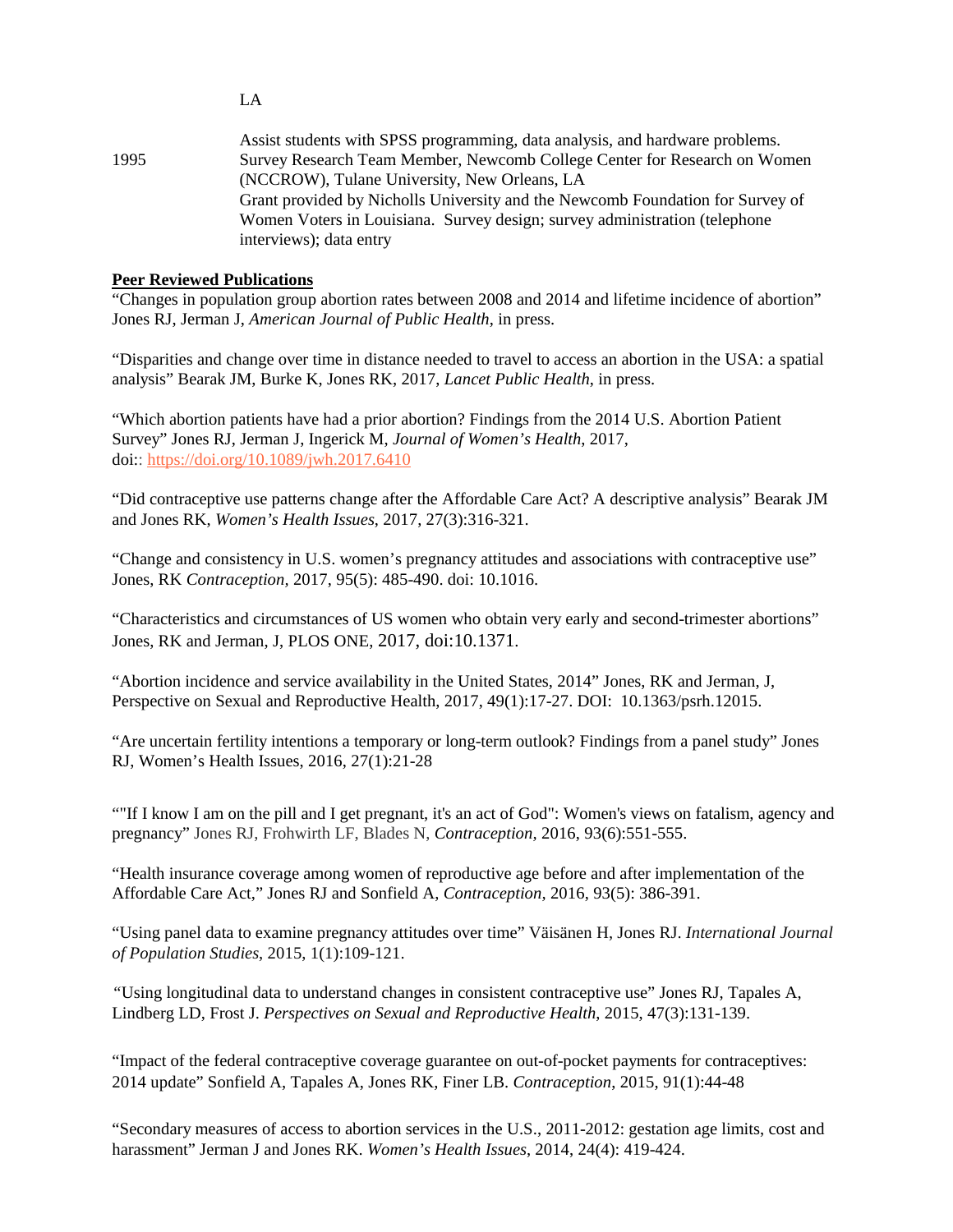"Pull and pray or extra protections: contraceptive strategies involving withdrawal among US adult women" Jones RK, Lindberg LD and Higgins JA. *Contraception*, 2014, 90(4): 416-421.

"Abortion incidence and service availability in the United States, 2011" Jones RK and Jerman J. *Perspectives on Sexual and Reproductive Health*, 2014, 46(1): 3-14.

"Changes in out-of-pocket payments for contraception by privately insured women during implementation of the federal contraceptive coverage requirement" Finer LB, Sonfield A and Jones RK. *Contraception*, 2014, 89(2): 97–102.

"Denial of abortion because of provider gestational age limits in the United States" Ushma D. Upadhyay, Tracy A. Weitz, Rachel K. Jones, Rana E. Barar, Diana Greene Foster. *American Journal of Public Health*, 2013. (Published online ahead of print August 15, 2013: e1–e8. doi:10.2105/AJPH.2013.301378).

"How far did US women travel for abortion services in 2008?" Rachel K. Jones and Jenna Jerman. *Journal of Women's Health*, 2013, 22(8):706-713.

"At what cost?: payment for abortion care by U.S. women" Rachel K. Jones, Ushma D. Upadhyay, and Tracy A. Weitz, *Women's Health Issues*, 2013, 23(3):e173-e178.

"More than poverty: Disruptive events among U.S. women having abortions" Rachel K. Jones, Lori F. Frohwirth and Ann Moore. *Journal of Family Planning and Reproductive Health Care*, 2012,38(4):36-43.

"Who has second-trimester abortions in the United States?" Rachel K. Jones and Lawrence B. Finer. *Contraception*, 2012, 85(6):544-51.

"Patients' attitudes and experiences related to receiving contraception during abortion care," Megan L. Kavanaugh, Elizabeth E. Carlin and Rachel K. Jones. *Contraception*, 2011, 84(6):585-93.

"Changes in abortion rates between 2000 and 2008 and lifetime incidence of abortion," Rachel K. Jones and Megan K Kavanaugh, *Obstetrics and Gynecology*, 2011, 117(6):1358-1366.

"Perceived and Insurance-Related Barriers to the Provision of Contraceptive Services in US Abortion Care Settings." Megan L. Kavanaugh, Rachel K. Jones and Lawrence B. Finer. *Women's Health Issues*, 2011, 21(3 Suppl):S26-S31.

"Teens Reflect on Their Sources of Contraceptive Information." Rachel K. Jones, Ann E. Biddlecom, Luciana Hebert and Ruth Milne. *Journal of Adolescent Research*, 2011, 26(4):423-446.

"The More Things Change…: The Relative Importance of the Internet as a Source of Contraceptive Information for Teens." Rachel K. Jones and Ann E. Biddlecom, *Sexuality Research and Social Policy*, 8(1):27-37, 2011.

"Perceptions of Male Knowledge and Support Among U.S. Women Obtaining Abortions" Rachel K. Jones, Ann Moore and Lori F. Frohwirth, *Women's Health Issues*, 21(2):117-23, 2011.

"Abortion Incidence and Access to Services in the United States, 2008" Rachel K. Jones and Kathryn Kooistra, *Perspectives on Sexual and Reproductive Health*, 2011, 43(1):41-50.

"Teens, the Internet and Sexual Health Information." Rachel K. Jones and Ann E. Biddlecom. *Journal of Health Communication*, 16(2): 112-123, 2011.

**"**How Commonly do US Abortion Patients Report Attempts to Self-induce?" Rachel K. Jones, *American Journal of Obstetrics and Gynecology*, 204(1):23.e1-4, 2010.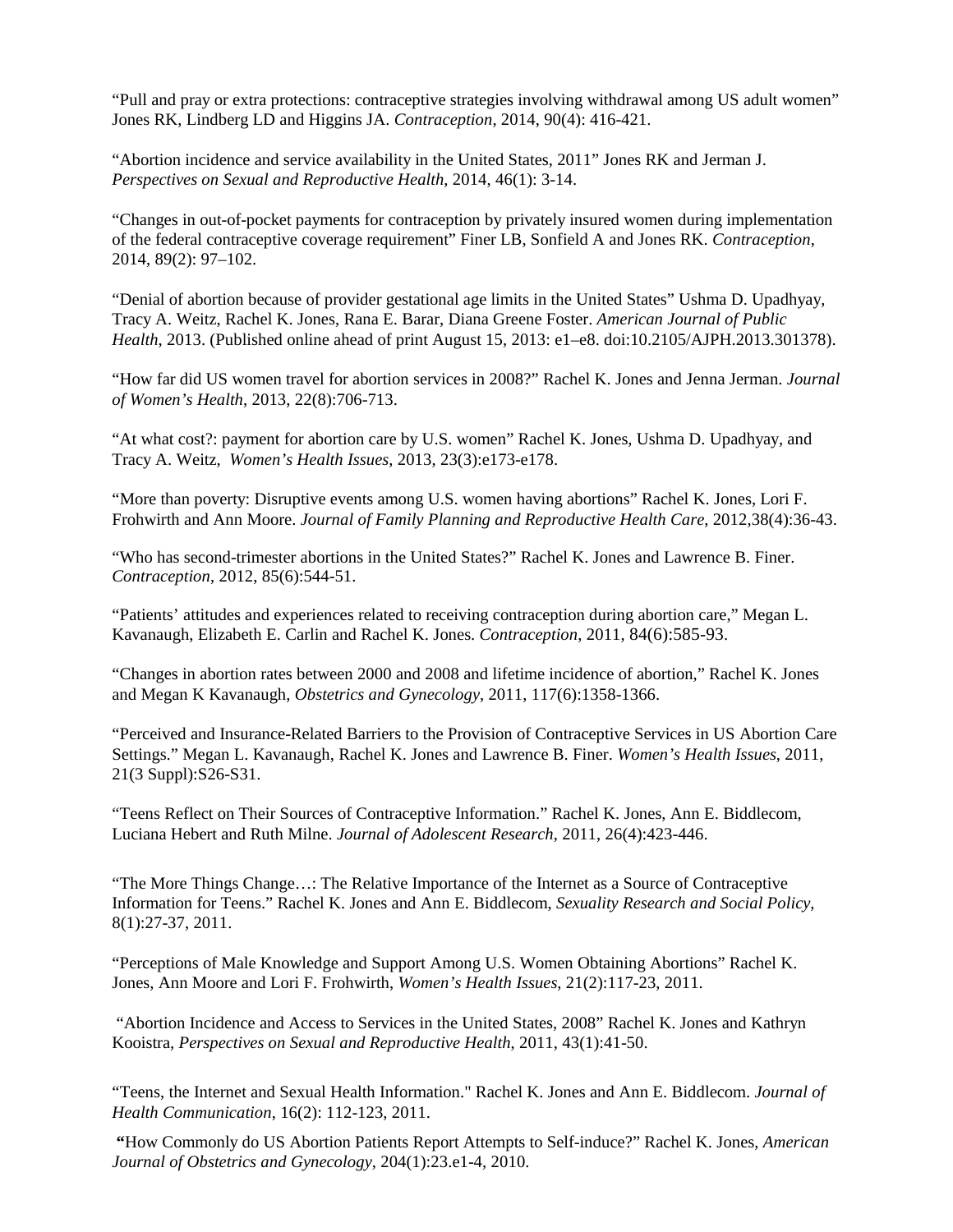"How Commonly do U.S*.* Abortion Clinics Offer Contraceptive Services?" Megan L. Kavanaugh, Rachel K. Jones and Lawrence B. Finer, *Contraception*, 82(4):331-336, 2010.

"Non-coital sexual activities among adolescents." Laura D. Lindberg, Rachel K. Jones and John Santelli, *Journal of Adolescent Health*, 43(3):231-238, 2008.

["Abortion in the United States: Incidence and Access to Services, 2005."](http://www.guttmacher.org/pubs/journals/4000608.pdf) Rachel K. Jones, Mia Zolna, Stanley Henshaw and Lawrence B. Finer, *Perspectives on Sexual and Reproductive Health*, 40(1):6-16, 2008.

"I Would Want to Give My Child, Like, Everything in the World: How Issues of Motherhood Influence Women Who have Abortions." Rachel K. Jones, Lori Frohwirth and Ann M. Moore, *Journal of Family Issues*, (29)1:79-99, 2008.

"Problems with Reporting of Induced and Spontaneous Abortion in the 2002 National Survey of Family Growth." Rachel K. Jones and Kathryn Kost, *Studies in Family Planning*, 38(3):187-197, 2007.

- "Do Family Planning Clinics Encourage Parent-Child Communication?" Rachel K. Jones, *Perspectives in Sexual and Reproductive Health*, 38(3):155-161, 2006.
- "Parent-Child Relations among Minor Females Attending U.S. Family Planning Clinics" Rachel K. Jones, Susheela Singh and Alison Purcell, *Perspectives in Sexual and Reproductive Health*, 37(4): 192-201, 2005.
- "Confidential Reproductive Health Care for Adolescents," Rachel K. Jones and Heather Boonstra, *Currently Opinions in Obstetrics and Gynecology*, 17(5):456-460, 2005.
- "Religious Differentials in the Sexual and Reproductive Behaviors of Young Women in the U.S." Rachel K. Jones, Jacqueline E. Darroch and Susheela Singh, *Journal of Adolescent Health*, 36(4):279-288, 2005.
- "Adolescents' Reports of Parental Knowledge of Adolescents' Use of Sexual Health Services and Their Reactions to Mandated Parental Notification for Prescription Contraception" Rachel K. Jones, Alison Purcell, Susheela Singh and Lawrence B. Finer, *Journal of the American Medical Association*, 293:340- 348, 2005.
- "Confidential Reproductive Health Services for Minors: The Potential Impact of Mandated Parental Involvement for Contraception" Rachel K. Jones and Heather Boonstra, *Perspectives on Sexual and Reproductive Health,* 36(5), 2004.

"Contraceptive Use among Women Having Abortions," Rachel K. Jones, Jacqueline E. Darroch and Stanley K. Henshaw, *Perspectives on Sexual and Reproductive Health*, 34(6):294-303, 2002.

"Patterns in the Socioeconomic Characteristics of Women Obtaining Abortions in 2000–2001," Rachel K. Jones, Jacqueline E. Darroch and Stanley K. Henshaw, *Perspectives on Sexual and Reproductive Health*, 34(5): 226-235, 2002.

"Mifepristone for Early Medical Abortion: Experiences in France, Great Britain and Sweden," Rachel K. Jones and Stanley K. Henshaw. *Perspectives on Sexual and Reproductive Health*, 34(3): 154-161, 2002.

"Teenage and Sexual Reproductive Behavior in Developed Countries: Country Report for the United States." Jennifer Frost, Rachel Jones, Vanessa Woog, Susheela Singh, Jacqueline E. Darroch. Occasional Report, New York, The Alan Guttmacher Institute, November 2001, No 8.

"The Culture of Poverty and African American Culture: An Empirical Analysis," Rachel K. Jones and Ye Luo. *Sociological Perspectives* Vol. 42, #3 1999.

"Life's Greatest Joy?: European Attitudes Toward the Centrality of Children," Rachel K. Jones and April Brayfield, *Social Forces*, Vol. 75, No. 4 (June) 1997.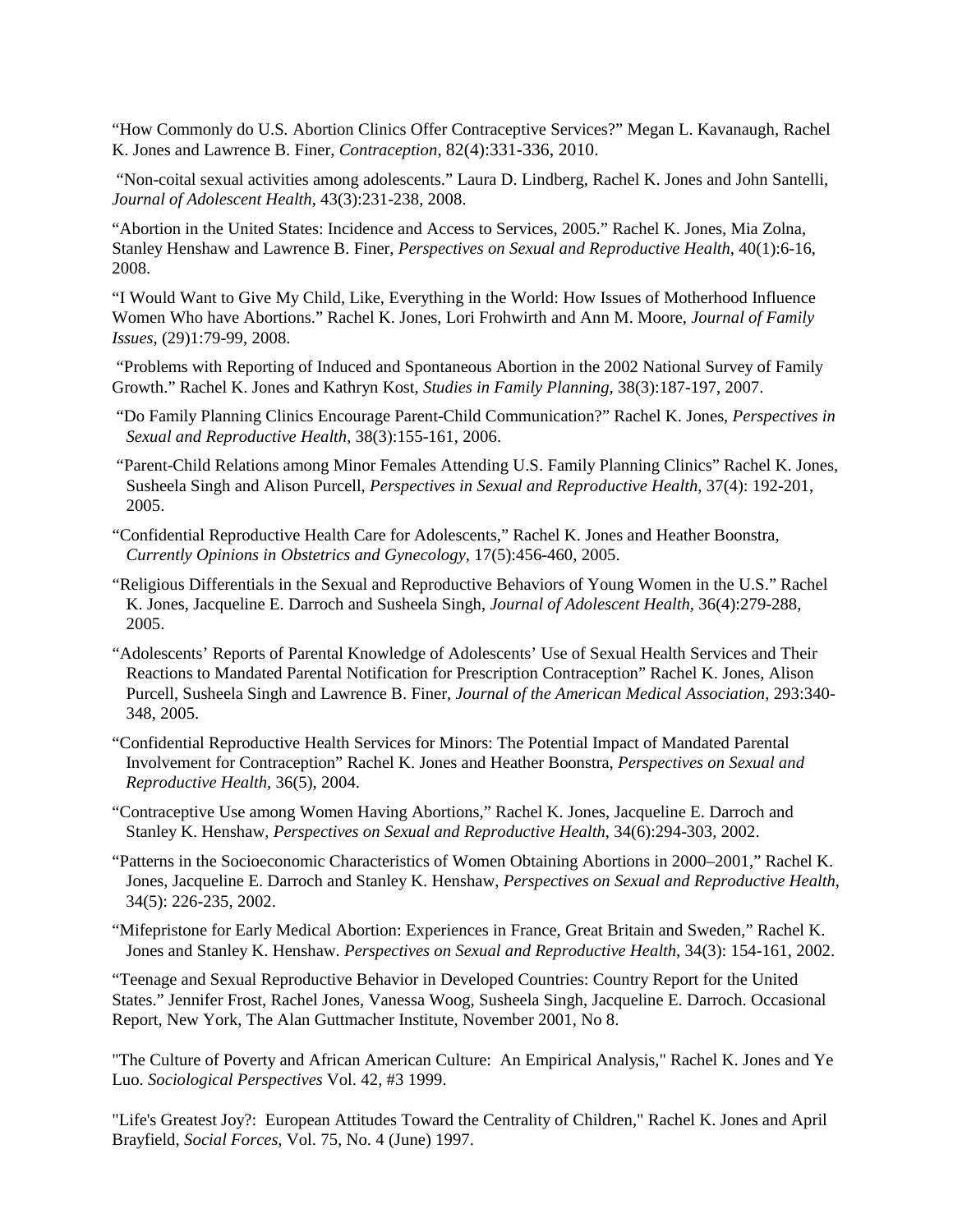"Female Victim Perceptions of the Causes of Male Spouse Abuse," Rachel K. Jones, *Sociological Inquiry*, Vol. 63, No. 3 (August) 1993.

## **Book Chapters, Reports, and Other Publications**

Time to Appointment and Delays in Accessing Care Among Abortion Patients. Rachel K. Jones and Jenna Jerman. New York, Guttmacher Institute, 2016.

Characteristics of U.S. Abortion Patients in 2014 and Changes Since 2014. Jenna Jerman, Rachel K. Jones & Tsuyoshi Onda. New York: Guttmacher Institute, 2016.

Abortion, Demography of: United States. Rachel K. Jones, 2015. In: James D. Wright (editor-in-chief), International Encyclopedia of the Social & Behavioral Sciences, 2nd edition, Vol 1. Oxford: Elsevier. pp. 1–5.

*Countering Conventional Wisdom: New Evidence on Religion and Contraceptive Use.* Rachel K. Jones and Joerge Dreweke. New York: Guttmacher Institute, 2011.

"Better than nothing or savvy risk-reduction practice?: The importance of withdrawal" Rachel K. Jones, Julie Fennell, Jenny Higgins and Kelly Blanchard, *Contraception*, 79(6):407-410, 2009.

"Trends in Abortion in the United States." Rachel K. Jones, Kathryn Kost, Susheela Singh, Stanley K. Henshaw and Lawrence B. Finer, *Clinical Obstetrics and Gynecology*, 52(2):119-129, 2009.

- Repeat Abortion in the United States. Rachel K. Jones, Susheela Singh, Lawrence B. Finer and Lori Frohwirth. Occasional Report No. 29, November 2006, New York: the Guttmacher Institute.
- "Associations Between Voluntary and Involuntary Forms of Perinatal Loss and Child Maltreatment Among Low Income Mothers," Rachel K. Jones, *[Acta Paediatrica](http://www.informaworld.com/smpp/title%7Econtent=t713618451%7Edb=all)*, Volume [95\(](http://www.informaworld.com/smpp/title%7Econtent=t713618451%7Edb=all%7Etab=issueslist%7Ebranches=95#v95)5):630-631, 2006 [letter written in response to Coleman et al., 2005, *Acta Pediatrica*, 95:1=8].
- Darroch JE, Finer LB, Henshaw SK and Jones RK, 2003, A history of induced abortion in relation to substance abuse during subsequent pregnancies carried to term, *American Journal of Obstetrics and Gynecology* 189(2): 617–618 [letter in response to Coleman PK et al., 2002, *AJOG* 187(6): 1673–1678].
- In Their Own Right: Addressing the Sexual and Reproductive Health Needs of American Men. 2002. New York: The Alan Guttmacher Institute.
- Teenage Sexual and Reproductive Behavior in Developed Countries: Can More Progress Be Made? Jacqueline E. Darroch, Jennifer J. Frost, Susheela Singh and the Study Team. Occassional Report No. 3, November, 2001. New York: The Alan Guttmacher Institute.

"Harmonizing Work and Family in the European Union: The Structural Context of Public Perceptions of Children as an Obstacle to Women's Employment," April Brayfield, Rachel K. Jones, and Marina Adler. Forthcoming chapter in Women's Employment in a Comparative Perspective: Integrating Micro and Macro Approaches, Liset van Dijk and Tanja ven der Lippe (eds.) New York: Aldine de Gruyter. 2001.

# **Awards and Honors**

2014 Honorable mention for the Gibbs Prize, which identifies the best articles published in *Women's Health Issues* (in 2013, see "At What Cost" in the above). 2009 Outstanding alumni award for the Prothro-Yeager College of Humanities and Social Science, Midwestern State University.